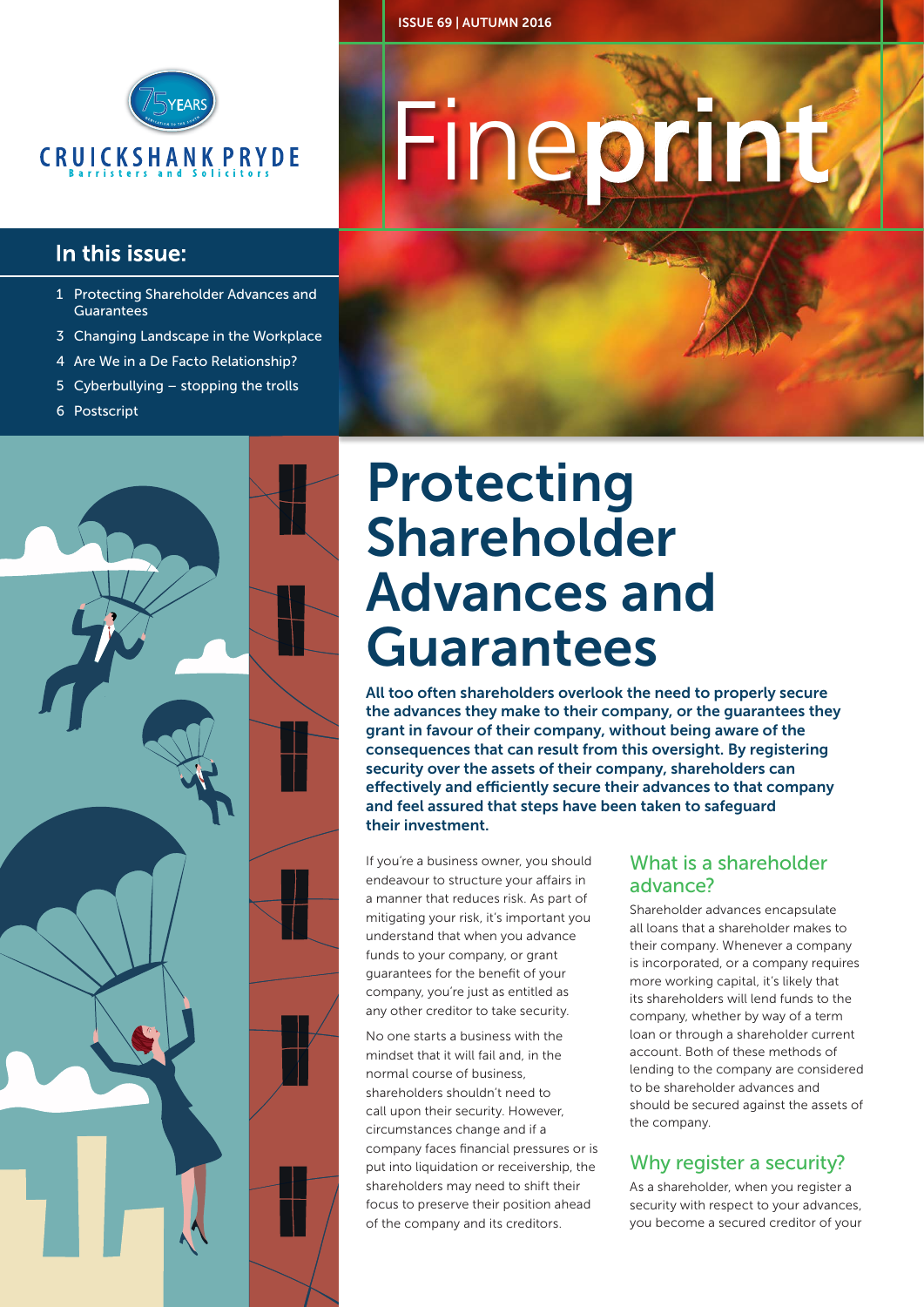company. By becoming a secured creditor, you will rank ahead of all the company's unsecured creditors, increasing the likelihood that your shareholder advances will be repaid if the company becomes insolvent.

There's nothing improper or immoral in you establishing a priority position in this manner. Other creditors have the right to search for shareholder security on the Personal Property Securities Register to determine who is ranked ahead of them. Creditors also have the right to demand security from a company or to rearrange the priority of various securities, before they sell goods to a company on an unsecured basis.

An additional and often overlooked benefit of securing shareholder advances is that by being a 'secured' creditor, you will have a greater degree of influence over liquidators and receivers – which is important at a time where shareholders and directors often have very little or no influence over their company.

#### Guarantees

Outside of the insolvency context, a well-drafted security agreement will also allow you to have recourse to the assets of the company in the event that a guarantee you enter into for the benefit of the company is enforced. Where you have given a shareholder guarantee to a creditor (usually a bank), it's not uncommon for a creditor to call upon the shareholder guarantee without first taking action against the company if the company cannot immediately pay. This is particularly relevant where the creditor has recourse to property held by the shareholder. In this situation, it is important that if you're the affected shareholder, you can legally and efficiently seek recourse against the company as compensation for your loss.

### Preparing and registering a general security

Security for shareholder advances often takes the form of a general security over all of the company's present and after acquired assets. This security is recorded in a general security agreement (GSA) that's signed by the company.

The preparation of a GSA is relatively straightforward, meaning that the time and cost involved with instructing a lawyer or accountant to draft a GSA is insignificant when compared with the protection a GSA provides.

Once a GSA has been prepared, it's essential that the security described in the GSA is registered on the Personal Property Securities Register (often referred to as the PPSR), which is administered by the New Zealand Companies Office. The PPSR is the register where details of security interests in personal property are registered and can be publically searched.

The timing of the registration of your security is very important. Generally, the order of registration determines the order of priority between secured creditors – so it's critical to register your security as soon as possible.

### Other practical considerations

Ideally shareholders should register their security arrangements before advancing funds to their company, no matter how healthy the business is at the time of the advance. Often shareholders only consider taking security when their company is already in financial difficulties. If the company is finding things tough financially and a shareholder registers a security should that company subsequently be placed into liquidation, the liquidator operating under the Companies Act 1993 regime will likely render the security taken by the shareholder as voidable. This means that the shareholder will end up being an unsecured creditor.

In addition to relying on shareholder advances, many companies will have borrowings with banks and lenders, which will often be secured by a GSA or other security arrangement in favour of the lender. It's important that you check the provisions of the lender's security before registering a shareholder security, as the terms of the lender's security may prohibit the creation of further security interests without their consent. Consent from an external lender should be obtainable as long as they can be assured that the obligations owed to them are sufficiently secured. Some lenders may require a deed of priority in this situation to provide sufficient comfort that the shareholders' security will rank behind the lender's security.

### Exit of a shareholder

In addition to securing shareholder advances, if you're a shareholder in a multi-shareholder company, you should also turn your mind as to how shareholder advance/s will be repaid if another shareholder exits the company. Although many shareholders' agreements address what will happen to a shareholder's shares on exit, often no thought is given to repayment of shareholder advances. We recommended that shareholders get advice about the range of options available to cover repayment of shareholders' advances, and releases of guarantees on exit.

In summary, for minimal cost and no matter how healthy the company is at the time you make a shareholder advance to your company or provide a guarantee, you should always secure that advance and/or guarantee by taking security over the assets of your company. By becoming a secured creditor, you can give yourself the best chance of protecting your investment and maintaining as much control as possible in the event of a liquidation.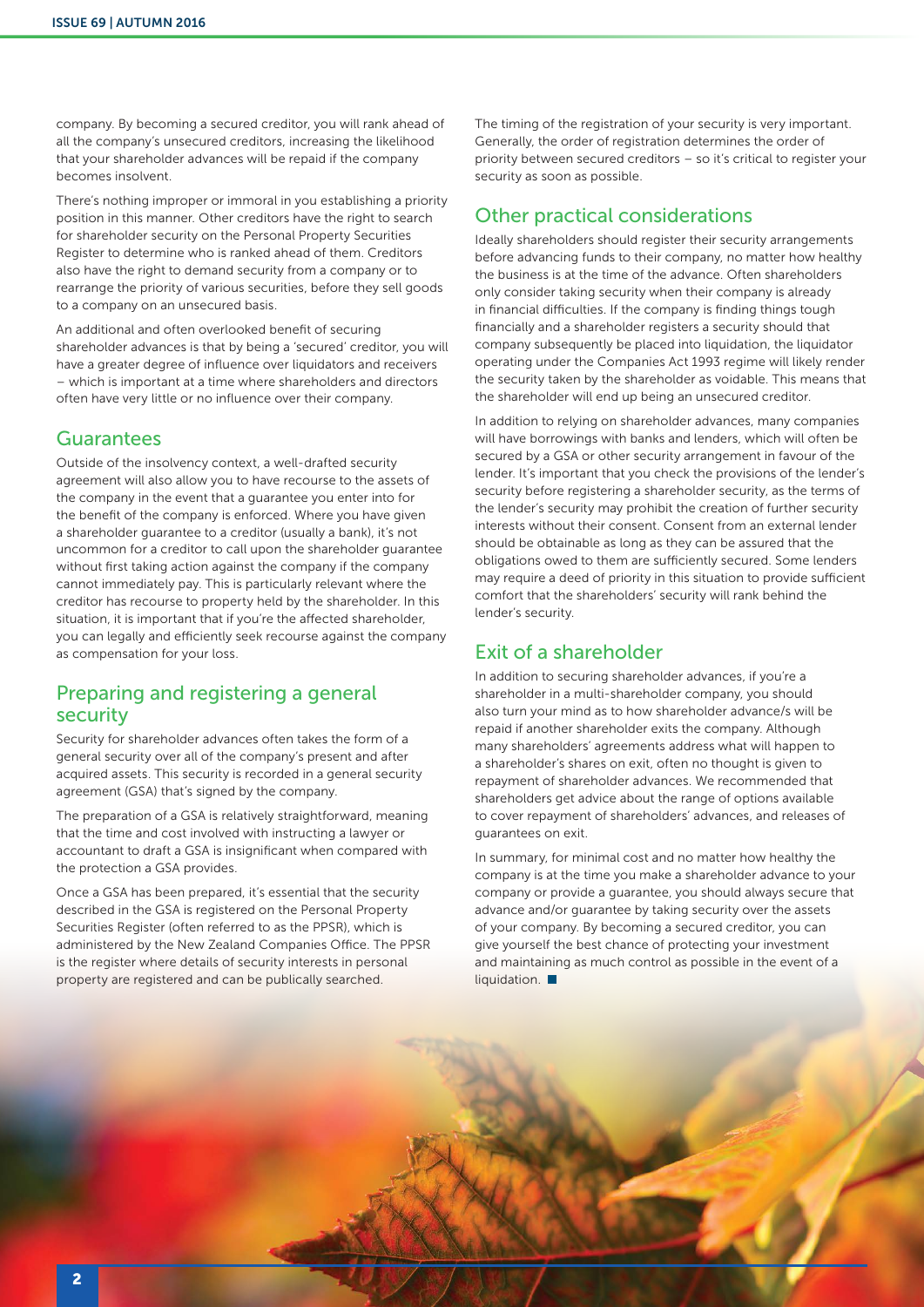### Changing Landscape in the Workplace

New health and safety legislation comes into force in early April

Organisations should always be aware of their obligations and responsibilities regarding health and safety. This is even more so now as new law, the Health and Safety at Work Act 2015, comes into force on Monday, 4 April this year. A summary of the most significant changes is set out below. We follow this with some practical steps to take to give you and your organisation the best chance of complying with the new legislation.

The new legislation imposes an enhanced primary obligation on a PCBU (Person Conducting a Business or Undertaking) to take 'reasonably practicable' steps to ensure the health and safety of their workers. PCBUs include employers, principals, selfemployed, partnerships and other people who manage or control a workplace. However, if you or your organisation don't have any employees then you will not be considered to be a PCBU.

SAFETY

### The new duty

If you are a director of a company or an officer you are required to exercise due diligence to ensure compliance with the new Act. Officers include those who hold positions that allow them to exercise significant influence over the management of a business. 'Due diligence' involves taking reasonable steps to:

- Acquire and keep up-to-date knowledge of work health and safety matters
- Gain an understanding of the nature of the operations of the business and generally of the hazards and risks associated with those operations
- Ensure that the PCBU has available for use, and uses, appropriate resources and processes to eliminate or minimise risks to health and safety
- Ensure that the PCBU has appropriate processes for receiving and considering information regarding incidents, hazards and risks and responding in a timely way to that information
- Ensure that the PCBU has, and implements, processes for complying with any duty or obligation, and
- Verify the provision and use of necessary resources and processes.

The purpose of the due diligence requirement for health and safety compliance is for directors and officers to take a more hands-on approach to health and safety.

### Defining the workplace

Earlier drafts of the new legislation originally defined 'workplace' in a manner viewed by commentators as being too wide. However, adjustments have been made in order to appease those who were concerned, particularly farmers. 'Workplace' will now be defined as where work 'is being' or 'is customarily' carried out.

This means that the duty of a PCBU in a farming context would not apply to the main dwelling house or to areas of the farm other than farm buildings unless work is being or is customarily carried out at that place.

### Investigations, recording and notifying

There are new requirements on PCBUs to carry out internal health and safety investigations into incidents and, in some circumstances, to provide the findings of those investigations to a health and safety inspector. The purpose of an investigation is to identify and address contributing factors to prevent the incident happening again. In addition, there are new obligations concerning the recording and notifying of workplace accidents and serious harm.

### Practical steps

The new Act will soon be in force. You should therefore:

- Familiarise yourself with the new legislation
- Understand your position under the new Act
- Review and update the current approach to health and safety of your organisation, business or company
- Inform your workers
- Talk with us if you need to, and
- Above all, don't leave it too late.

This new legislation increases the penalties for non-compliance and creates a new three-tiered hierarchy of offences.

- 1. Reckless Conduct: fines up to \$3,000,000 or \$600,000 and/or up to five years' imprisonment for individuals
- 2. Failure to comply with a duty exposing risk of death or serious injury/illness: fines up to \$1,500,000 or \$300,000 for individuals, and
- 3. Failure to comply with a duty not exposing death or serious injury/illness: fines up to \$500,000 or \$100,000 for individuals.

If you're unsure about these changes or how you and your organisation will be affected then please don't hesitate to be in touch with us.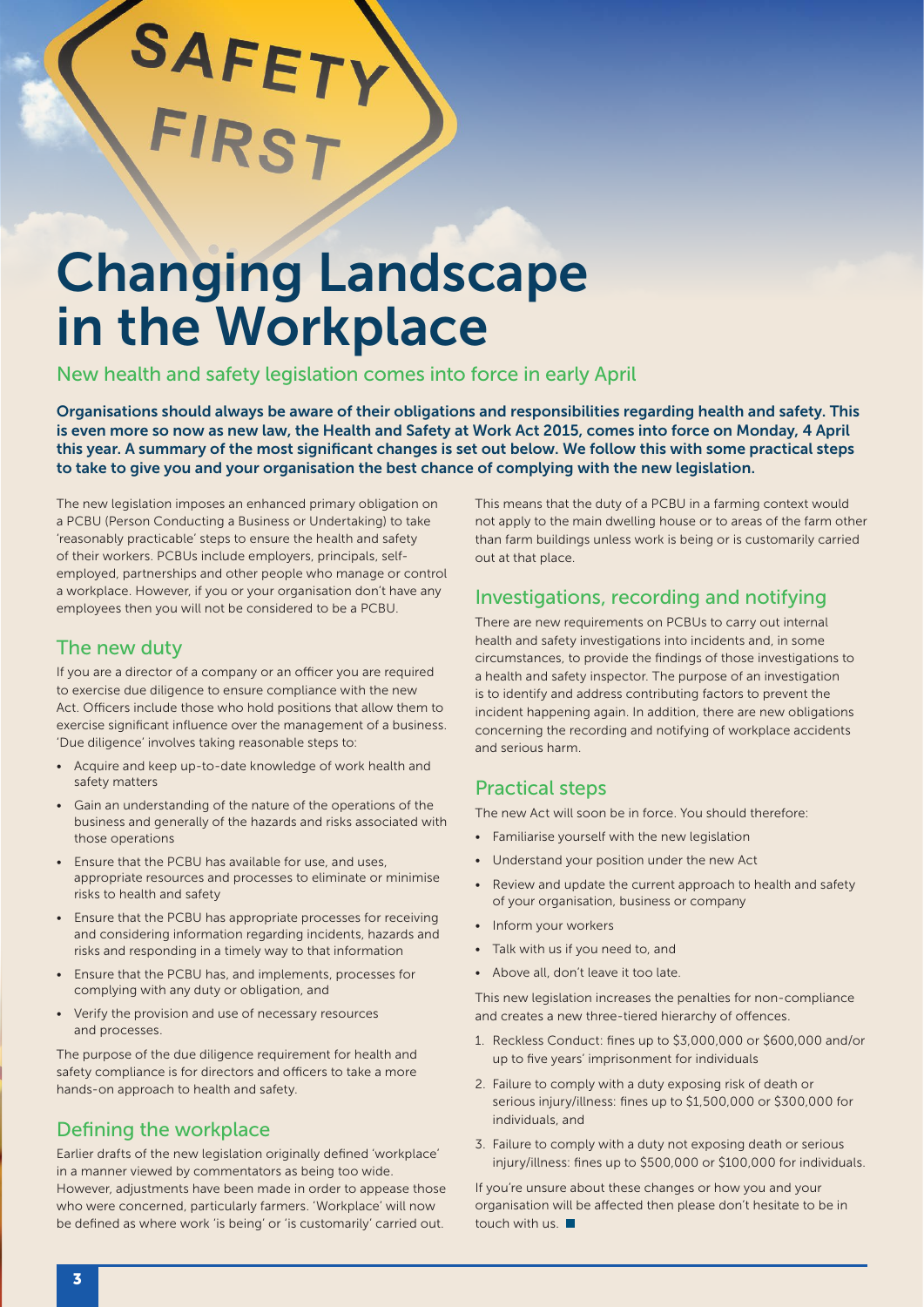### Are We in a De Facto Relationship?

If you are in a de facto relationship, there could be significant financial implications for you if you separate, or if your partner (or you) dies

The principal piece of legislation which deals with the division of property belonging to couples or married couples is the Property (Relationships) Act 1976 (the PRA). Substantial reforms in 2001 extended the scope of the PRA to cover de facto relationships. But what exactly constitutes a de facto relationship in the eyes of the law?

The PRA states that the basic criteria for a de facto relationship are:

- There must be a relationship between two people
- The relationship maybe heterosexual or homosexual
- Both parties must be aged 18 years or over
- They must not be married to each other, although they may be married to someone else, and
- The parties must *'live together as a couple'.*

### Living together as a couple

The PRA sets out a list of matters to be taken into account in considering whether two people 'live together as a couple'. These matters are:

- The duration of the relationship: the longer that two people have been associated together, the more likely it is they will be found to be living together as a couple
- The nature and extent of common residence: two people may live together (in terms of the PRA) even if they do not reside at the same address. But the more time they spend together at the same place, the easier it will be to regard them as a couple
- Whether a sexual relationship exists
- The degree of financial dependence or interdependence, and any arrangements for financial support between them
- The ownership, use and acquisition of property: coownership, particularly of the common residence, is a sign of living together as a couple. The same can be said of using property in common, such as a car, and buying items together
- The degree of mutual commitment to a shared life: commitment is an important test of whether there is a de facto relationship. Certain objective criteria such as a common address is important, but there must also be a subjective element of their commitment to a shared life
- The care and support of children: where two people have a child it does not follow that they are necessarily de facto partners. However, children of a relationship will often be relevant in identifying a further level of commitment by the couple
- The performance of household duties; for example, the sharing of domestic duties may indicate a commitment to a shared life, and
- The reputation and public aspects of the relationship; if two people appear together in public and attend events together as a couple this can provide evidence they are a couple.

This is not an exclusive list; any other circumstances can be considered. There will be situations where some circumstances are more relevant than others. Also, no one specific factor is a necessary condition to determine whether or not there is a de facto relationship.

There have been cases where the court has found there to be a de facto relationship even though the two people are not residing together. That said, whilst cohabitation isn't *absolutely* necessary for a de facto relationship to exist, it is a very persuasive factor.

### What is not a de facto relationship?

Various relationships can easily be identified as falling outside the definition of a de facto relationship. For example, a boyfriend/ girlfriend relationship where both people have independent lives and do not cohabit does not have the hallmarks of a de facto relationship, even if it is a close, personal and sexual one.

If two people's relationship is not a de facto relationship (or they're not married or not in a civil union) they fall outside the scope of the PRA. If these people have issues relating to property, they must therefore use some other legal remedy to try to resolve their property-related dispute.

The question that often arises in these cases is just when a relationship shifts from being a more casual type of relationship to a qualifying de facto relationship to which the PRA applies. In each case, that will involve a detailed consideration of the above factors, and possibly others.

### How we can help

If you need further advice about how the PRA could apply to you, and possible steps you may be able to take to contract out of it, please be in touch.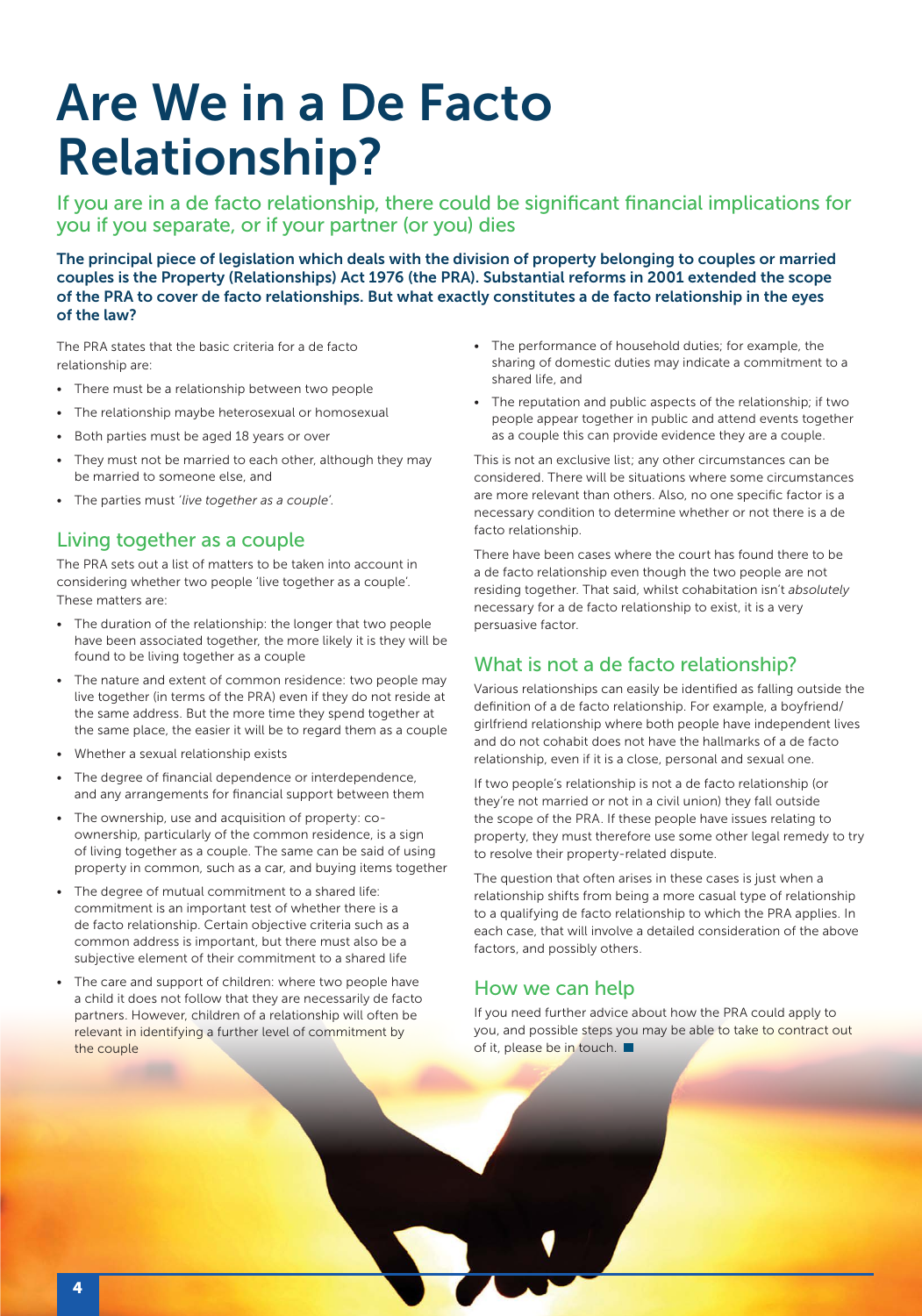**HATE** 

HATE

**I HATE** 

### **Cyberbullying** stopping the trolls

In recent years there has been a significant increase in online abuse particularly of vulnerable young people. A high profile example was the 2013 'Roast Busters' case involving teenage boys bragging of sexual activities with girls. This article looks at what remedies are available when cyberbullying takes place.

Cyberbullying has become commonplace with dreadful consequences for the victims including depression and suicide.

In September 2015, a 24 year-old-man was arrested in Denmark after a joint investigation between New Zealand and Danish authorities. The man posted private photos of an Auckland schoolgirl on websites and subsequently hacked the computers of the girl's family and school.

### New legislation will help

The Harmful Digital Communications Act 2015 came into effect on 1 July 2015. It aims to deter and prevent harm from digital communication and to provide victims of harmful communication with a means of redress. The definition of 'digital communication' includes posting on the internet and social media sites, and phone communications such as texts.

It's now an offence to post a digital communication that causes harm to a victim, if the post is intended to cause harm and if an ordinary reasonable person in the victim's shoes would have been harmed.

Since the Act came into force eight people have been charged and, to date, three have been convicted. The most recent conviction involved a Christchurch man sending numerous threatening images and messages to his former boss.

The Act provides limited protection from liability to websites (such as Facebook) that might host harmful content. However, the host must comply with certain procedures. It must be easy for users to make complaints. Any complaint must be forwarded to the author of the post and, unless the author objects, in most cases the post must be removed within 48 hours of the complaint.

The balance of the Act (coming into force on a date to be decided prior to 2 July 2017) contains additional remedies for victims. The legislation will establish a statutory agency to receive and investigate complaints about harmful digital communications.

If the agency cannot negotiate the removal of a post or has not deterred someone from posting on websites, the District Court will have the power to make various orders including that specific content be removed, that conduct be stopped, or that a correction, apology or right of reply be published.

These orders can be made against the original poster as well as the website host. If necessary, the court can order that the identity of an anonymous author be revealed to the court. This is aimed to stop those people, commonly known as 'trolls', who hide behind the internet to hurl abuse at others safe in the knowledge that no one knows who they are.

Commentators acknowledge the Act addresses an important and real need – protecting the vulnerable and limiting harmful behaviour. Critics fear unjustified complaints could be used to unfairly target a person, publication or field of discussion and limit freedom of speech.

Most people would agree that the law needed to address issues with cyberbullying. Time will tell whether the changes are effective.

NZ LAW Limited is an association of independent legal practices with member firms located throughout New Zealand. There are 59 member firms practising in over 70 locations.

NZ LAW member firms have agreed to co-operate together to develop a national working relationship. Membership enables firms to access one another's skills, information and ideas whilst maintaining client confidentiality.

#### Members of NZ LAW Limited

Allen Needham & Co Ltd – Morrinsville Argyle Welsh Finnigan – Ashburton Bannermans Lawyers – Gore Barltrop Graham – Feilding Berry & Co - Oamaru, Queenstown & Invercargill Boyle Mathieson – Henderson Breaden McCardle – Paraparaumu Corcoran French – Christchurch & Kaiapoi Cruickshank Pryde – Invercargill & Queenstown Cullinane Steele – Levin Daniel Overton & Goulding - Onehunga, & Pukekohe DG Law Limited – Panmure Dorrington Poole – Dannevirke Downie Stewart – Dunedin & Balclutha Dowthwaite Law – Rotorua Duncan King Law – Epsom, Auckland Edmonds Judd – Te Awamutu & Otorohanga Edmonds Marshall – Matamata AJ Gallagher – Napier Gawith Burridge – Masterton & Martinborough Gifford Devine – Hastings, Havelock North & Waipukurau Gillespie Young Watson – Lower Hutt & Upper Hutt Greg Kelly Law Ltd – Wellington Hannan & Seddon – Greymouth Horsley Christie – Wanganui Innes Dean-Tararua Law – Palmerston North & Pahiatua Jackson Reeves – Tauranga James & Wells Intellectual Property -Hamilton, Auckland, Tauranga & Christchurch Johnston Lawrence Limited – Wellington Kaimai Law Bethlehem – Bethlehem Knapps Lawyers – Nelson, Richmond & Motueka Koning Webster – Mt Maunganui Lamb Bain Laubscher – Te Kuiti Law North Limited – Kerikeri Le Pine & Co - Taupo, Turangi & Putaruru Lowndes Jordan – Auckland Mactodd - Queenstown & Wanaka Malley & Co - Christchurch & Hornby Mike Lucas Law Firm – Manurewa Norris Ward McKinnon – Hamilton David O'Neill, Barrister – Hamilton Osborne Attewell Clews – Whakatane Parry Field Lawyers – Riccarton, Christchurch & Hokitika Wayne Peters Lawyers – Whangarei Purnell Jenkison Oliver – Thames & Whitianga Rennie Cox – Auckland Chris Rejthar & Associates – Tauranga RMY Legal – New Plymouth RSM Law Limited – Timaru Sandford & Partners - Rotorua Simpson Western – Takapuna, North Harbour & Silverdale Sumpter Moore - Balclutha & Milton Thomson Wilson – Whangarei Till Henderson – New Plymouth  $\theta$ Stratford Wain & Naysmith Limited - Blenheim Walker MacGeorge & Co – Waimate Welsh McCarthy – Hawera Wilkinson Rodgers – Dunedin Woodward Chrisp – Gisborne

Fineprint is printed on Advance Laser Offset, a paper produced using farmed eucalyptus trees and pulp from Well Managed Forests – manufactured in an ISO14001 and ISO9001 accredited mill.